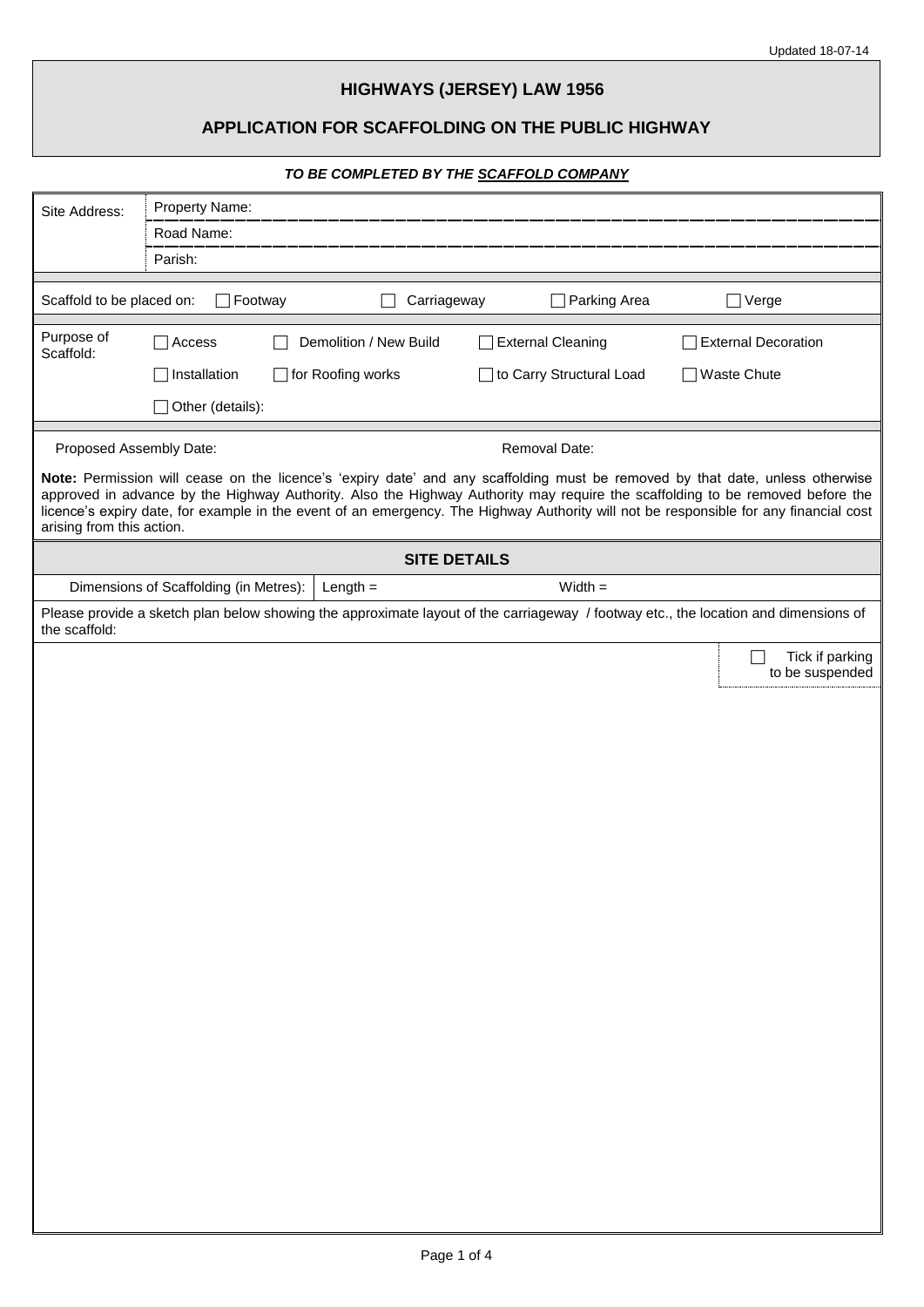|--|

Will the footway be closed to pedestrians when the scaffolding is in situ? Yes / No (Delete as applicable)

| If Yes, please explain how<br>you intend to safely cater |  |
|----------------------------------------------------------|--|
| for pedestrians:                                         |  |
| (Use sketch to illustrate)                               |  |
|                                                          |  |
|                                                          |  |

| <b>SITE ASSESSMENT</b>                                                                                                                                                    | Delete as<br>Applicable |
|---------------------------------------------------------------------------------------------------------------------------------------------------------------------------|-------------------------|
| Has a risk assessment been carried out for the site?                                                                                                                      | Yes / No                |
| Will the scaffold be within 100m of a bend in the road or the brow of a hill that is likely to cause poor<br>oncoming vehicle visibility of the scaffold?                 | Yes / No                |
| Will the scaffold be within 100m of a traffic junction or pedestrian crossing facility?                                                                                   | Yes / No                |
| Will the width of the road be restricted to less than 2.75m for one way roads or 5.5m for two way roads<br>during scaffold assembly / disassembly or while it is in situ? | Yes / No                |
| Will any of the scaffold's standards be located either in the road or less than 225mm back from the kerb<br>edge, up to a height of 5.5 metres (18 ft)?                   | Yes / No                |
| Will the scaffolding structure block road user visibility of any traffic signs, traffic signals, street lighting or a<br>bus stop?                                        | Yes / No                |
| Will the scaffold prevent access to any fire hydrants or utility company manholes or equipment cabinets?                                                                  | Yes / No                |
| Is there a particular risk of falling materials?                                                                                                                          | Yes $/$<br>No           |

# **SCAFFOLD ASSEMBLY / DISASSEMBLY**  What type of traffic management will be used whilst the scaffold is being erected / dismantled: **Note**: Road closures may require consultation with third parties, and can incur additional charges. Give and Take **Stop / Go Boards Stop / Go Boards Contable Traffic Lights Contable Traffic Lights Road Closure**  $\Box$  Other (details): Will the footway be closed to pedestrians during scaffolding assembly / disassembly? YES / NO (Delete as applicable) **If Yes, please explain how you intend to safely cater for pedestrians:**

*The scaffolding company will be responsible for ensuring that the scaffold is designed, constructed and maintained in compliance with NASC guidance TG20:08 and that it is erected, altered, inspected and dismantled by suitably qualified personnel in accordance with the 'Construction (Safety Provisions) (Jersey) Regulations 1970'.*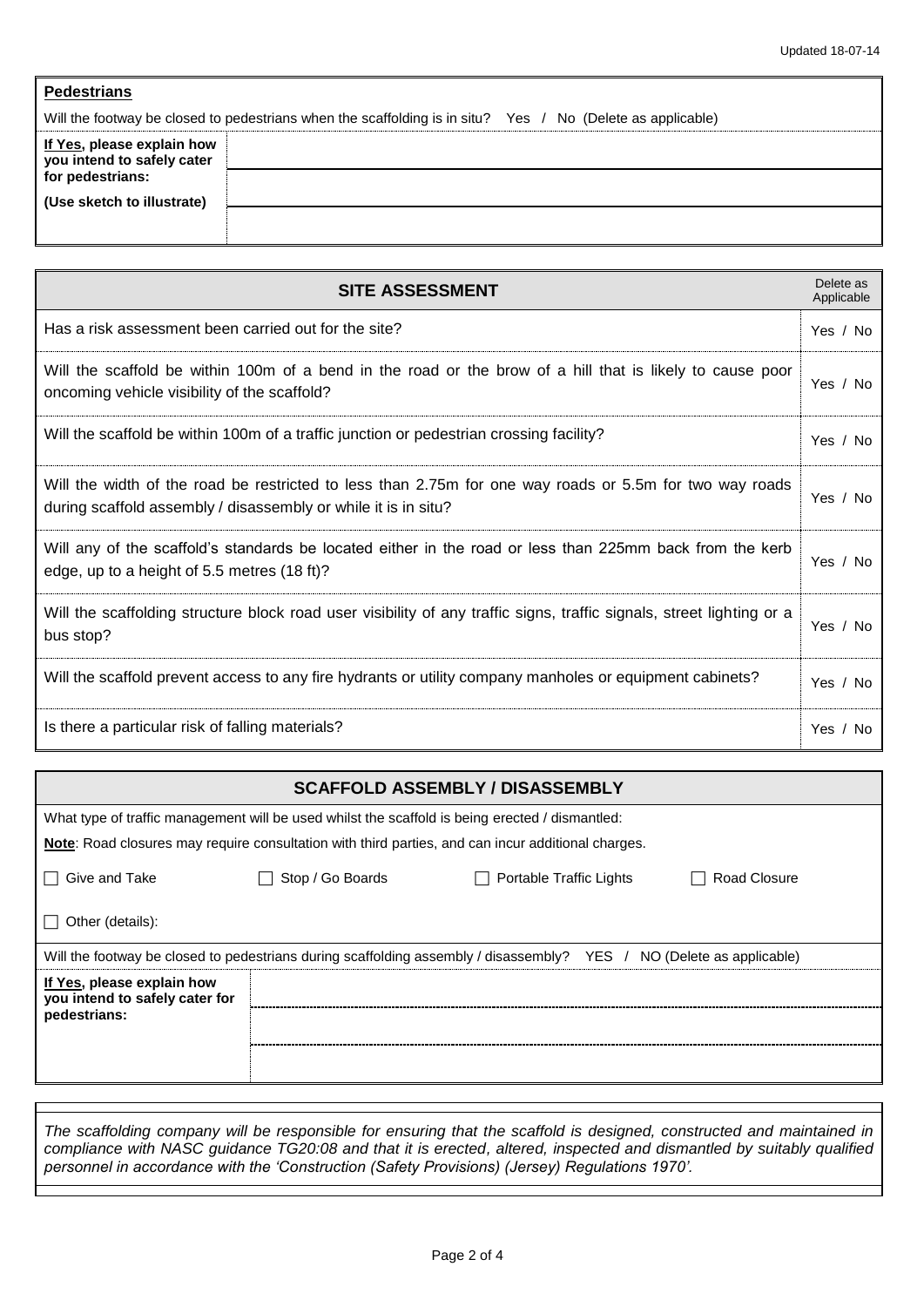| <b>Applicants' Information</b>      |                         |                          |  |  |
|-------------------------------------|-------------------------|--------------------------|--|--|
|                                     | <b>Scaffold Company</b> | <b>Scaffold Operator</b> |  |  |
| <b>Contact Name:</b>                |                         |                          |  |  |
| Company:                            |                         |                          |  |  |
| Address:                            |                         |                          |  |  |
|                                     |                         |                          |  |  |
|                                     |                         |                          |  |  |
| Daytime Number:                     |                         |                          |  |  |
| Emergency<br><b>Contact Number:</b> |                         |                          |  |  |

# **BASIC HIGHWAY RESPONSIBILITIES**

*Notwithstanding any other licence term or condition (or requirement under Jersey Law), unless alternative arrangements have been put in place between the scaffolding contractor and operator, the following division of responsibilities shall be observed:*

#### *Scaffold Company*

*The scaffolding company must ensure that traffic management / highway safety equipment (e.g. temporary signage, cones, barriers, hazard lamps, reflective tape, etc.) is set out in accordance with Highway Authority directions. Also any precautions intended to prevent nuisance or objects falling down the outside of the scaffolding onto the highway.*

#### *Scaffold Operator*

*The scaffold operator (generally the building company or property owner) must on a daily basis check that traffic management / highway safety equipment remains in place and operational; also any precautions intended to prevent nuisance or objects falling down the outside of the scaffolding onto the highway. Any problems should be reported promptly to the scaffolding company, or to the Highway Authority if for any reason scaffolding company staff are unavailable. In addition the scaffold operator must ensure that the footway remains clear of materials and tripping hazards.*

We have read and accept the terms and conditions and the general highway responsibilities above:

| Signature on Scaffold:<br>behalf of: | Operator: |
|--------------------------------------|-----------|
|--------------------------------------|-----------|

| For Office Use:                             |                       |  |
|---------------------------------------------|-----------------------|--|
| Granted                                     | Date App<br>Received: |  |
| Referred back to applicant for further info | License<br>No:        |  |
| Refused                                     | <b>Issue</b><br>Date: |  |
| Pre approval joint site inspection          | Insp. Date:           |  |